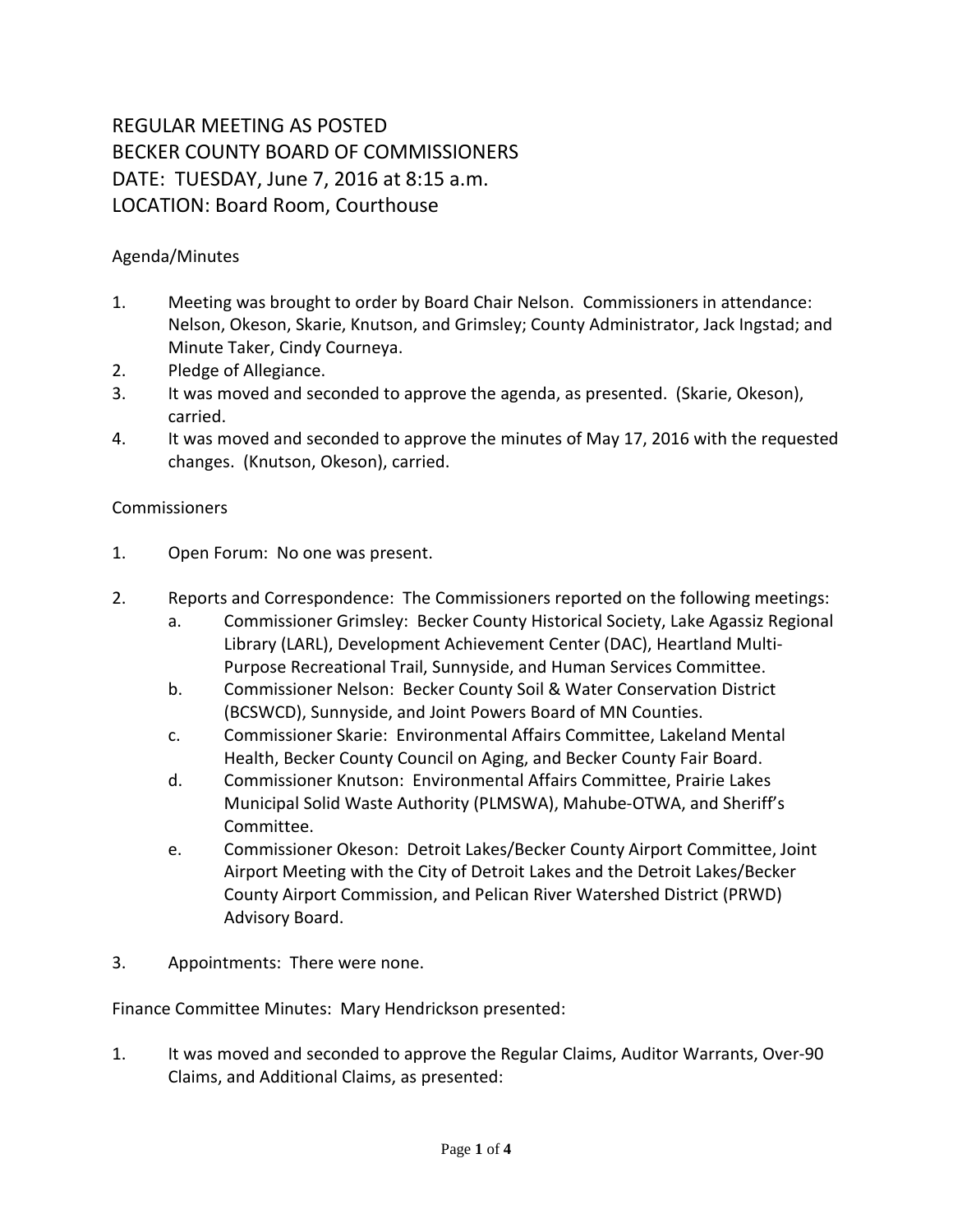- a. Auditor's Warrants (Tuesday Bills):
	- i.  $05/25/2016$  in the amount of \$8,545,371.11;
	- ii.  $05/31/2016$  in the amount of \$ 13,874.77;

for a total amount of: <br>\$ 8,559,245.88

- b. Over 90-Days:
	- i. Greenshades, in the amount of \$388.50 (bill sent to wrong department)
	- ii. Laura Johnson, in the amount of \$199.50 (invoice just received)
	- iii. Office Depot, in the amount of \$283.98 (invoice just turned in)
	- iv. Swanson's Repair, in the amount of \$19.95 (invoice just turned in)
	- v. Walwork Truck Center, in the amount of \$808.36 (balance after credit on account).
- c. Additional Claims:
	- i. Tyron Warren at Pizza Rock on credit card \$42.85, signature receipt.
	- ii. Don Skarie expense report for \$574.44, received after claim report was printed.

(Knutson, Okeson), carried.

Auditor-Treasurer: Mary Hendrickson presented:

- 1. Licenses and Permits:
	- a. It was moved and seconded to approve Resolution 06-16-1A, for the Gambling Application for Exempt Permit to conduct a Raffle for the ULTRA Snowmobile Club, on February 19, 2017, for operations at Sunlite Bar and Grill, 21001 County Road 21, Detroit Lakes, MN, in Detroit Township. (Grimsley, Knutson), carried.

Land Use Department: Steve Skoog presented:

- 1. It was moved and seconded to approve Resolution 06-16-1F, to hereby authorize and direct the County Land Use Department Director to purchase a 2016 GMC Crew Cab 4x4 Pick-up off of State bid (Contract #70287), for the Natural Resources Management Department, from Ranger GM of Hibbing, MN, at the low quote of \$24,416.61, plus any applicable taxes and transfer costs, and as per the Capital Improvement Request form. (Knutson, Skarie), carried.
- 2. It was moved and seconded to approve Resolution 06-16-1D, as presented, to authorize the Land Use Department to hire two (2) Full-Time Seasonal Transfer Station Attendants. (Skarie, Knutson), carried.
- 3. It was moved and seconded to approve Resolution 06-16-1E, as presented, to authorize the Land Use Department Director to advertise and hire one (1) Permanent Part-Time and one (1) Full-Time Seasonal Recycling Truck Drivers/Transfer Station Attendants. (Knutson, Skarie), carried.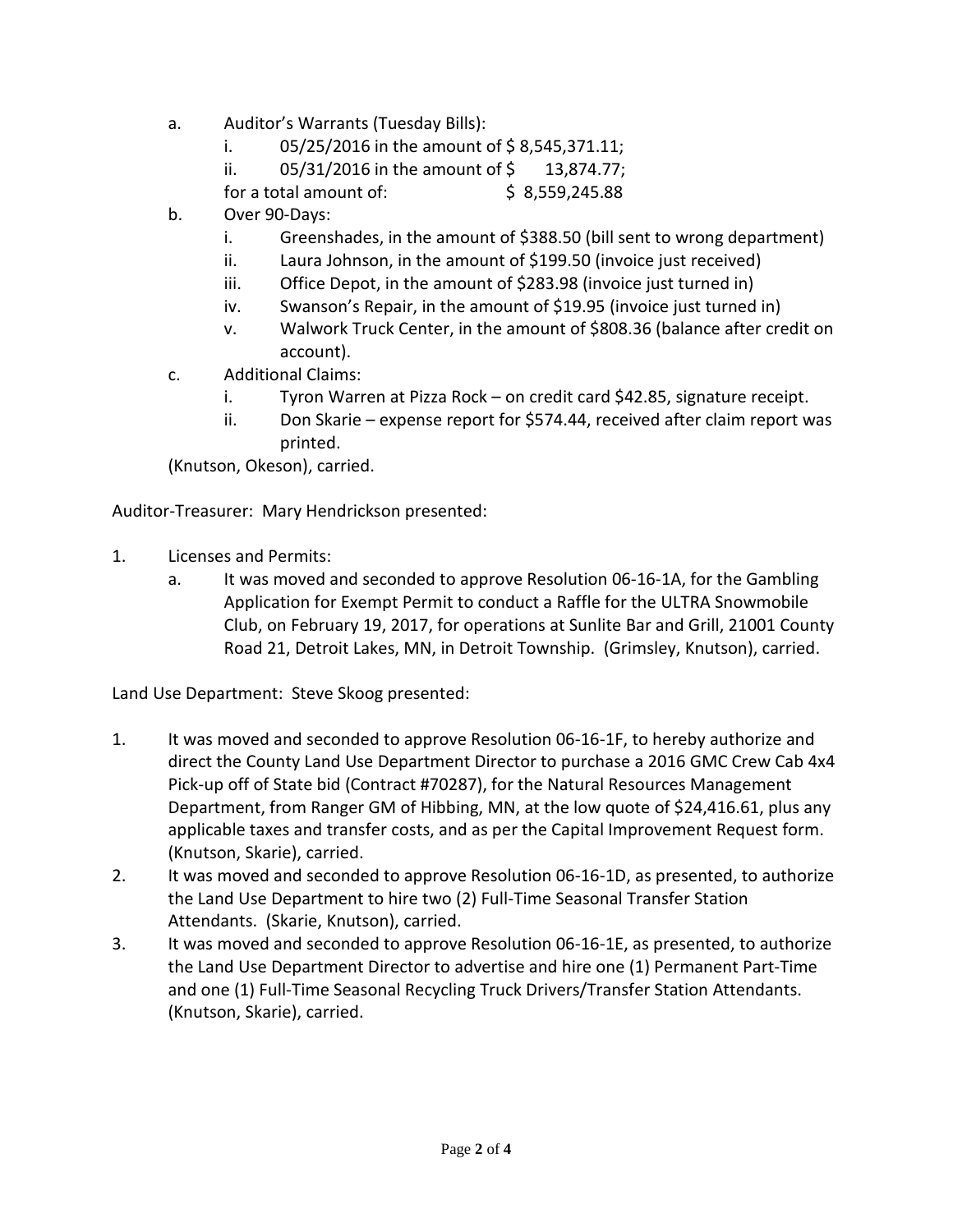Human Services: Denise Warren presented:

- 1, It was moved and seconded to approve Resolution 06-16-1C, as presented, to hire one (1) Full-Time Child Support Officer position through the Merit System, due to a retirement, and if filling this position creates a Support Enforcement vacancy, to fill that position also through the Merit System. (Skarie, Grimsley), carried.
- 2. It was moved and seconded to approve the UCare Special Needs Basic Care Agreement, as presented. (Grimsley, Skarie), carried.
- 3. It was moved and seconded to approve the Health Partners Special Needs Basic Care Agreement, as presented. (Grimsley, Skarie), carried.
- 4. It was moved and seconded to approve the annual renewal of the MNSure Joint Powers Agreement for the Navigator/In-Person Assister program. (Grimsley, Skarie), carried.
- 5. It was moved and seconded to approve the Human Services claims for Human Services, Community Health, and Transit, as presented. (Skarie, Knutson), carried.

Sheriff: Todd Glander and Shane Richard presented:

- 1. It was moved and seconded to approve Resolution 06-16-1B, to hire one (1) Full-Time Correctional Officer position, due to a retirement, and to backfill, as necessary, which may include a part-time Correctional Officer. (Okeson, Knutson), carried.
- 2. It was moved and seconded to approve the purchase of Ballistic Vests for full-time and part-time licensed deputies and screeners, off of State Contract pricing, from Streichers in Minneapolis, at a total cost of \$25,240.00, with \$18,080.00 reimbursed by Federal and State funding, and with the remaining balance of \$7,160.00 to be off-set by the upcoming sales of retired squad cars. (Knutson, Okeson), carried.
- 3. Discussion was held in regards to the request to purchase a snowmobile for Snowmobile Patrol and Rescue, with the item tabled until the next board meeting, for further clarification on the quote and warranty.
- 4. West Central Minnesota EMS Corporation board members, Chair Jim Rieber from Sanford Health, Vice-Chair Ken Krupich from Essentia Health, and Captain Brian Cheney from the MN State Patrol provided information in regards to the donation of a UAV (Drone) to Becker County, on behalf of the corporation, with it noted that the drone is valued at \$11,500.00. The Board of Commissioners expressed their thanks and appreciation for the donation of the drone, with it noted that it will be a valuable tool for use in various emergency situations, including search and rescue operations.

Human Resources: Nancy Grabanski presented:

- 1. It was moved and seconded to close the session for Union Negotiations. (Grimsley, Knutson), carried.
- 2. Union Negotiations Nancy Grabanski presented.
- 3. It was moved and seconded to open the session. (Knutson, Okeson), carried.